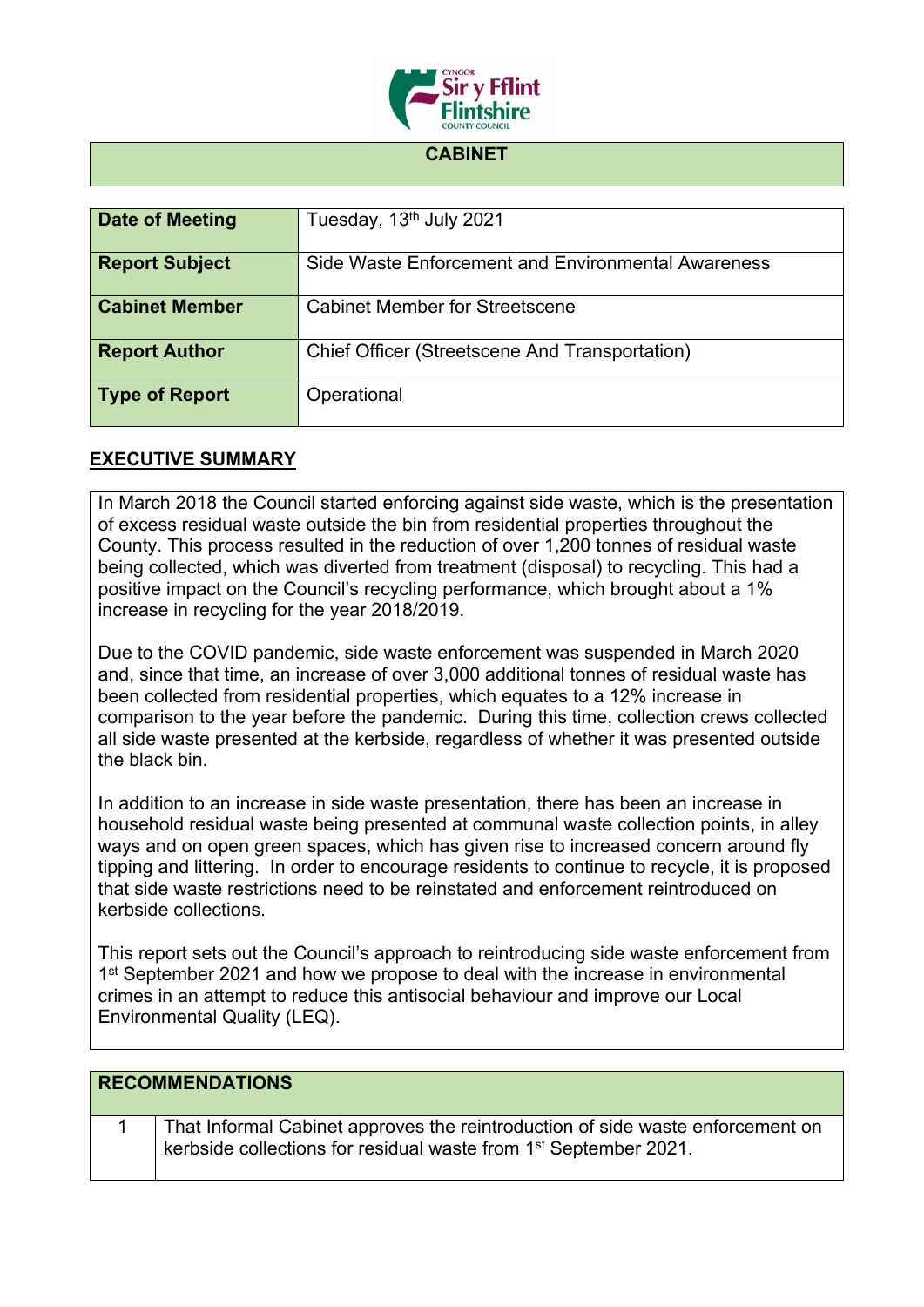| That Informal Cabinet approves the proposal for further work to take place to |
|-------------------------------------------------------------------------------|
| explore the options for a designated role to drive and deliver environmental  |
| improvement campaigns within local communities.                               |

## **REPORT DETAILS**

| 1.00 | <b>BACKGROUND</b>                                                                                                                                                                                                                                                                                                                                                                                           |
|------|-------------------------------------------------------------------------------------------------------------------------------------------------------------------------------------------------------------------------------------------------------------------------------------------------------------------------------------------------------------------------------------------------------------|
| 1.01 | Under the terms of the Environmental Protection Act, 1990, Flintshire<br>County Council (the "Council") is classed as a Waste Collection and Disposal<br>Authority and, as such, the Council has a statutory duty to collect household<br>waste from all domestic properties in the County.                                                                                                                 |
|      | Under Section 46(4) of the Act, the Council has specific powers to stipulate:                                                                                                                                                                                                                                                                                                                               |
|      | • The size and type of the collection receptacle(s);<br>Where the receptacle(s) must be placed for the purpose of collecting and<br>$\bullet$<br>emptying;                                                                                                                                                                                                                                                  |
|      | The waste types which may or may not be placed within each of the<br>$\bullet$<br>receptacle(s).                                                                                                                                                                                                                                                                                                            |
|      | Under the legislation, the Council has specific powers to issue Fixed Penalty<br>Notices (FPNs) to residents who habitually do not present their waste in an<br>incorrect manner. i.e. the presentation of excess waste alongside the designated<br>black bin, also known as side waste.                                                                                                                    |
| 1.02 | Most households should be able to fit their residual waste (i.e. waste that cannot<br>be recycled) into their wheeled bin, especially if they are recycling as much as<br>possible. Recycling is collected every week and there is no limit on the amount<br>of recycling residents can place out for collection.                                                                                           |
|      | Side waste is presented by a minority of residents and it has been identified that<br>those who present it are often not making use of the kerbside recycling collection<br>service. This is not acceptable or sustainable due to:                                                                                                                                                                          |
|      | The environmental problems that side waste causes when exposed to the<br>$\bullet$<br>elements when bags are split causing waste to spill onto the streets<br>The loss of valuable resources that can be recycled to make new products<br>The financial cost of disposing of residual waste and lost potential income<br>$\bullet$<br>from the sale of recyclable materials                                 |
| 1.03 | In July 2017, the Council's Cabinet approved a report introducing changes to the<br>Council's waste and recycling collection services, as part of a revision to the<br>'Household Waste Collection and Household Waste Recycling Centre Operations<br>Policy' (see Appendix 1). Included in the report was a commitment to enforce<br>against the presentation of side waste outside the black wheeled bin. |
|      | This new approach meant that residents who placed side waste out next to their<br>wheeled bins could face being issued with an FPN if they chose not to follow the<br>advice and refuse to use the available recycling services.                                                                                                                                                                            |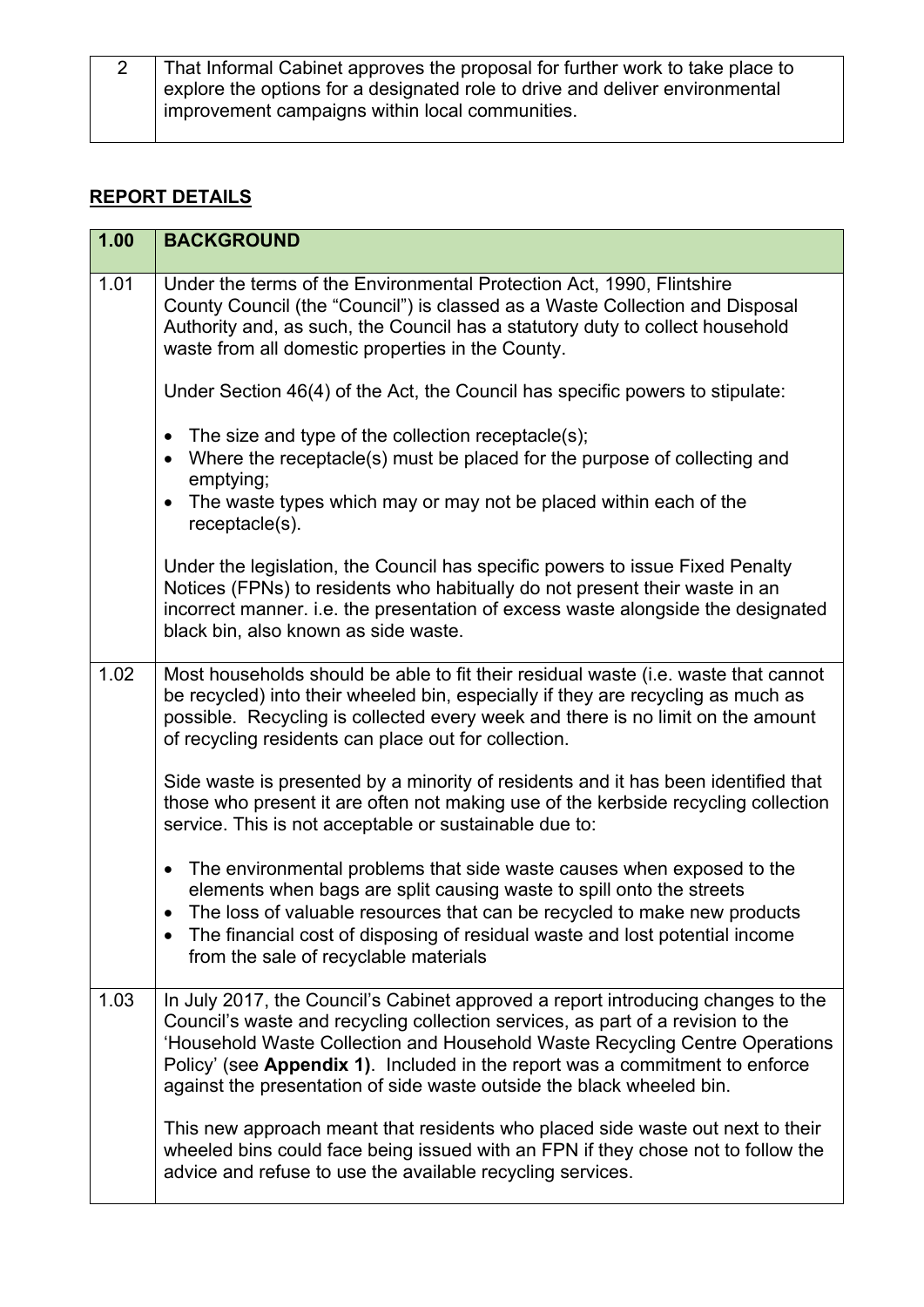| 1.04 | The enforcement process for side waste is a three staged approach with the<br>initial emphasis on informing and educating residents on the correct way to<br>present their waste and recycling. Formal action for continued non-compliance<br>is taken only when no improvement is observed following the first stage.<br>The three stage enforcement process is detailed in Appendix 2 which broadly<br>consists of:                                                                                                                                                                            |
|------|--------------------------------------------------------------------------------------------------------------------------------------------------------------------------------------------------------------------------------------------------------------------------------------------------------------------------------------------------------------------------------------------------------------------------------------------------------------------------------------------------------------------------------------------------------------------------------------------------|
|      | 1) Education and engagement with warning/improvement letter<br>2) A section 46 Notice served on the offending property<br>3) Issuing of a Fixed Penalty Notice                                                                                                                                                                                                                                                                                                                                                                                                                                   |
| 1.05 | Since the introduction of side waste enforcement in March 2018, over 2,000<br>warning/improvement letters have been issued to residents for not complying<br>with the waste and recycling collection policy. Subsequently, following continued<br>non-compliance, over 50 Section 46 Notices have been issued, which, on several<br>occasions, have resulted in the issuing of a Fixed Penalty Notice.                                                                                                                                                                                           |
|      | This evidence demonstrates that the first stage of education and engagement<br>makes a significant impact on residents' waste disposal practices and that there<br>are very few residents who then continue to present side waste and fail to<br>recycle, which then results in formal enforcement action being taken.                                                                                                                                                                                                                                                                           |
|      | As a result of the introduction of side waste enforcement in 2018, there was a<br>significant decrease in the amount of residual side waste being presented for<br>collection, which resulted in an increase in annual recycling performance of 1% in<br>2018/2019. The 1% increase equated to the diversion of over 1,200 tonnes of<br>waste from treatment (disposal) into recycling.                                                                                                                                                                                                          |
| 1.06 | As a result of the COVID-19 pandemic, side waste enforcement has been<br>suspended since March 2020. This was due to the health and safety risks posed<br>to the enforcement team, who would be required to inspect the waste contained<br>with the black bags for evidence in order to identify where the waste had come<br>from. Additionally, owing to the closure of the Household Recycling Centres<br>(HRCs) during this period, the opportunity for residents to dispose of any excess<br>waste responsibly themselves was not available.                                                 |
|      | Following a review of the waste tonnage data, we have observed an<br>unprecedented increase in the amount of residual waste being disposed of at the<br>kerbside. In comparison with the year before the pandemic, the amount of<br>additional residual waste collected in 2020/2021 is over 3,000 tonnes at the<br>kerbside, which equates to a 12% increase. This is attributable to a number of<br>factors such as more people spending time at home, including people working<br>from home, people taking the opportunity to undertake home improvements and<br>more people shopping online. |
|      | This increase is not sustainable and has had a significant impact on recycling<br>performance, which has reduced from 69.16% in 2018/19 to 64.04% in<br>2020/2021.                                                                                                                                                                                                                                                                                                                                                                                                                               |
|      | Due to strict national recycling targets set by the Welsh Government, this<br>downturn in performance cannot be sustained. Additionally the financial impact of<br>the increased disposal costs is unsustainable and, if not addressed, will create<br>substantial budget pressures.                                                                                                                                                                                                                                                                                                             |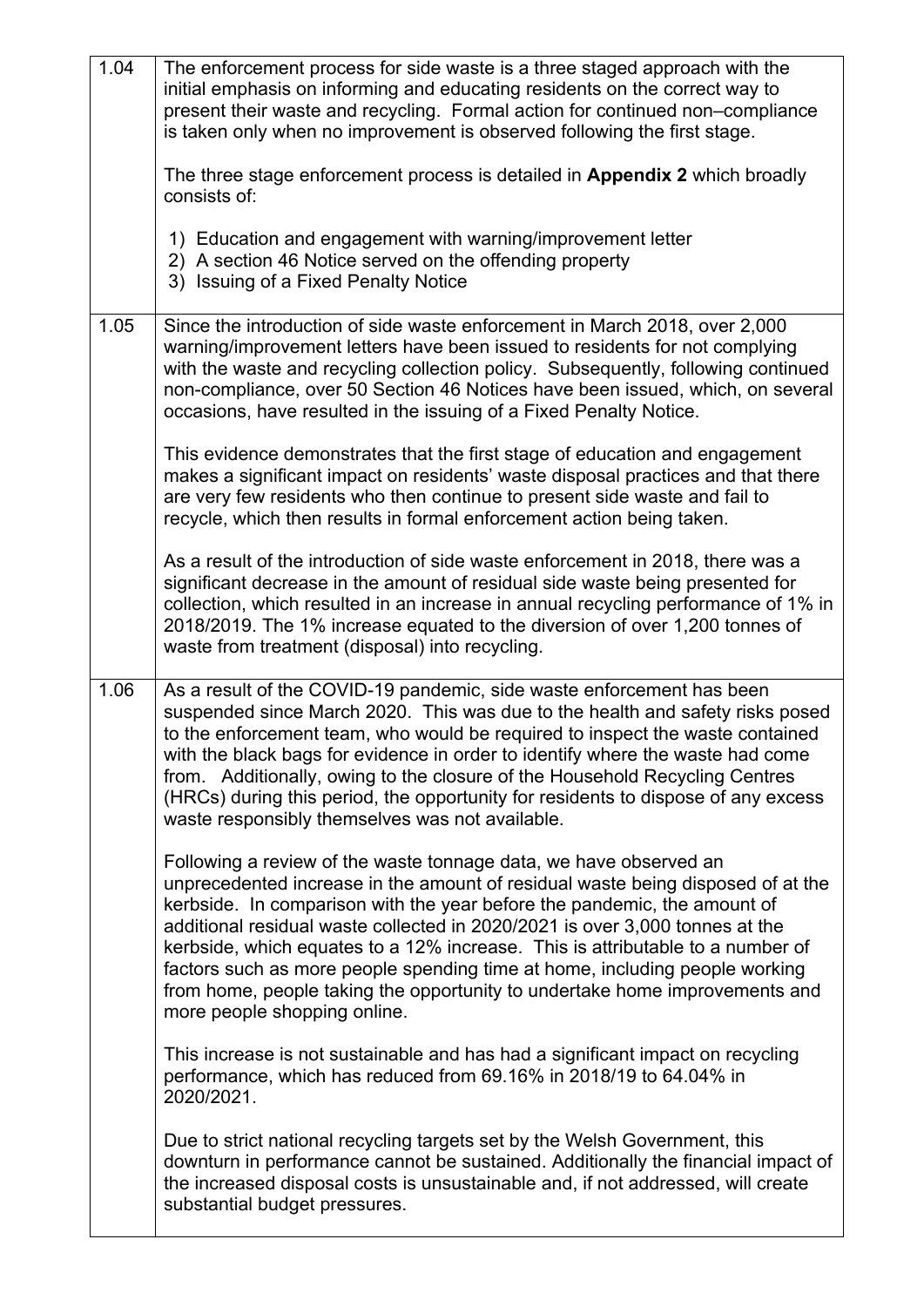| 1.07 | In addition to the increase in residual waste tonnages and side waste<br>presentation, it has also been highlighted operationally that there has been an<br>increase in residual waste being deposited at communal waste collection points,<br>on community green open spaces and in alleys ways running behind terraced<br>properties.                             |
|------|---------------------------------------------------------------------------------------------------------------------------------------------------------------------------------------------------------------------------------------------------------------------------------------------------------------------------------------------------------------------|
|      | Whilst this is not considered side waste and is in fact classed as fly tipping, the<br>two forms of environmental crime are intrinsically linked and these behaviours<br>are both antisocial and environmentally harmful, and reduce the Local<br>Environmental Quality (LEQ) of the County.                                                                        |
|      | Again, through education and engagement, as well as the use of CCTV cameras<br>as a deterrent, the Council has been able to target small localised campaigns to<br>tackle these behaviours; an example of an education pack is detailed in<br>Appendix 3.                                                                                                           |
|      | With the problem ever increasing in more locations around the County, there is<br>an opportunity to take stock of the current situation and consider alternative<br>approaches to addressing some of the problems experienced and ensure that the<br>communities that are blighted by the issues are involved and engaged in<br>providing a solution.               |
| 1.08 | With the easing of restrictions by Welsh Government, it is proposed that side<br>waste enforcement should be reintroduced from 1 <sup>st</sup> September 2021 in order to<br>reduce the amount of residual waste presented at the kerbside and start to<br>recover our recycling performance ahead of 2024/2025 when the recycling target<br>to be achieved is 70%. |
|      | Prior to any reintroduction of side waste enforcement, a Countywide campaign<br>will be undertaken to ensure that all residents are aware of the change. This<br>would include, but not be limited to, press release, social media, YouGov emails<br>to subscribers, briefings for elected members and notification to town and<br>community councils.              |
| 1.09 | In line with the Cabinet report from December 2019, approval was given to<br>introduce enhanced enforcement as a means to increasing recycling rates,<br>whereby a more robust enforcement approach would be taken for those<br>properties found to be habitually failing to present any recycling out for collection.                                              |
|      | This means that an enforcement officer could inspect the contents of the black<br>bin to identify whether recycling was not presented habitually for collection. If<br>recyclable materials were found to be present in the black bin, enforcement<br>action under the three stage approach would be taken subsequently.                                            |
|      | It is not proposed that the enhanced approach to enforcement is introduced at<br>this time and that a period of time should be allowed to re-establish side waste<br>enforcement and familiarise residents with restrictions on side waste.                                                                                                                         |
|      | It is also proposed that in line with the reintroduction of side waste enforcement,<br>a broader educational approach be adopted to the ongoing antisocial behaviours<br>regarding waste being deposited in the natural environment.                                                                                                                                |
|      | Given that prevention is often better than the cure, it would be reasonable for the<br>Council to focus on education and engagement, as well as deterrents, to reduce                                                                                                                                                                                               |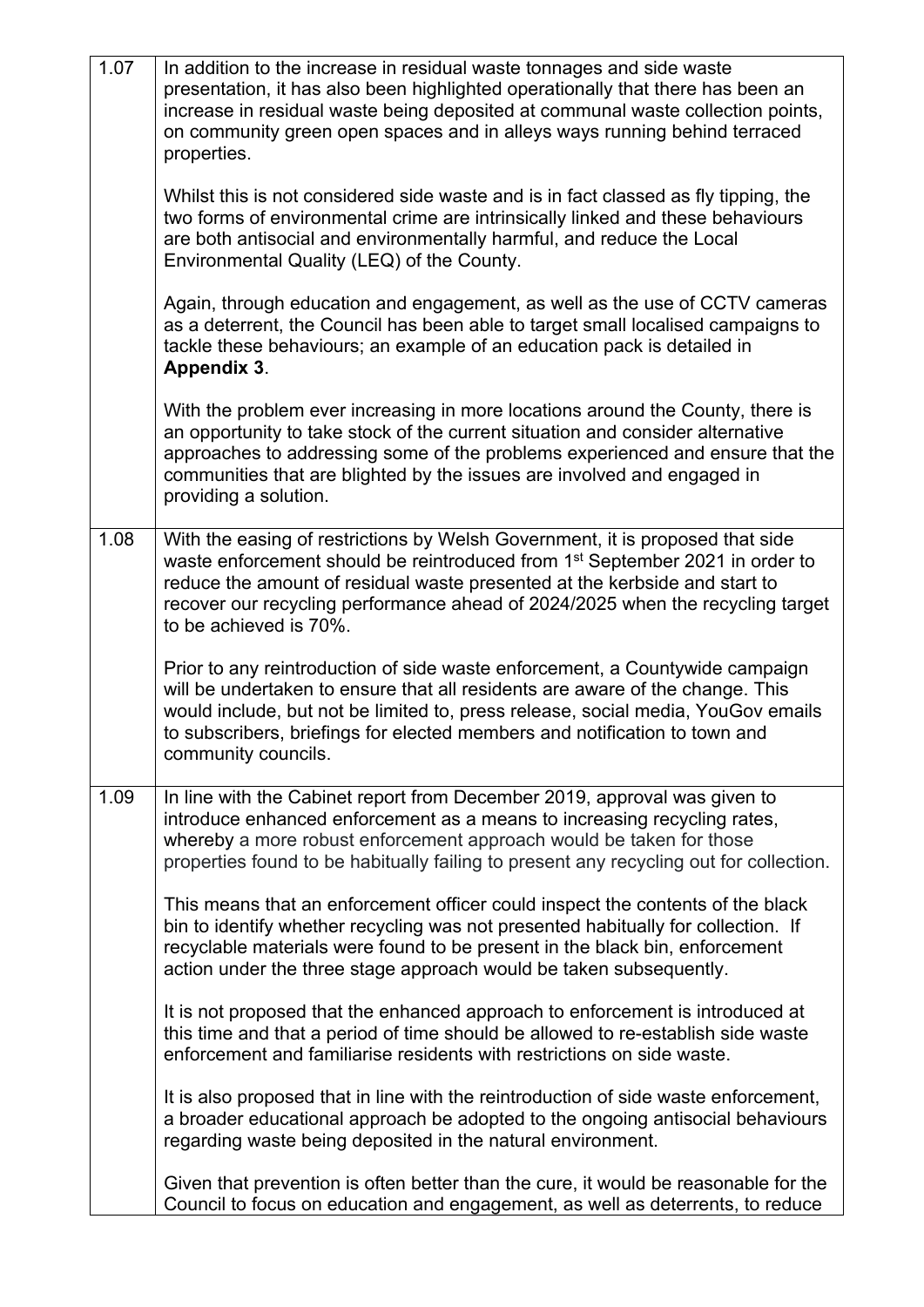|      | environmental crimes, which would allow the available enforcement officers to<br>concentrate on habitual offenders.<br>It is anticipated that the improvements could provide efficiencies in terms of<br>releasing resources from clearing up waste and a reduction in waste disposal<br>costs.                                                                                                                                                                                                                                   |
|------|-----------------------------------------------------------------------------------------------------------------------------------------------------------------------------------------------------------------------------------------------------------------------------------------------------------------------------------------------------------------------------------------------------------------------------------------------------------------------------------------------------------------------------------|
| 1.10 | Finally, options are being explored to determine whether there is scope for a<br>designated role to be created to act as a conduit between the Council, the local<br>community and community groups as well as key stakeholders such as Keep<br>Wales Tidy and Fly Tipping Action Wales. Together, with a unified purpose, it<br>could drive significant behavioural change and encourage communities to get<br>involved and make a difference in tackling waste crime and improving their Local<br><b>Environmental Quality.</b> |
|      | At present the Civil Parking and Environmental Enforcement team does<br>undertake educational campaigns, but their key focus is on the enforcement of a<br>wide range of parking end environmental offences, which can give little capacity<br>to focus on community involved projects.                                                                                                                                                                                                                                           |
|      | With the Council adopting the Caru Cymru initiative, together with Keep Wales<br>Tidy, there is an opportunity to focus on a project of this nature, as funding (up to<br>£37k for the next two years) is available to procure resources for delivering,<br>supporting and implementing such initiatives.                                                                                                                                                                                                                         |

| 2.00 | <b>RESOURCE IMPLICATIONS</b>                                                                                                                                                                                   |
|------|----------------------------------------------------------------------------------------------------------------------------------------------------------------------------------------------------------------|
| 2.01 | Caru Cymru funding of £37,000 is available for the next two years to procure the<br>resources to deliver environmental awareness campaigns and purchase<br>associated equipment in support of the initiatives. |
| 2.02 | It is estimated that £50,000 would be required for the introduction of a designated<br>role to deliver environmental awareness and engagement campaigns within the<br>local communities.                       |

| 3.00 | <b>IMPACT ASSESSMENT AND RISK MANAGEMENT</b>                                                                                                                                                                                             |
|------|------------------------------------------------------------------------------------------------------------------------------------------------------------------------------------------------------------------------------------------|
| 3.01 | Only those residents not complying with the waste collection policy will be<br>accountable for their actions. There will be no impact to those residents who<br>continually present their waste correctly and recycle all that they can. |
| 3.02 | Improved recycling knowledge and understanding, promoting better engagement<br>with Council services                                                                                                                                     |
| 3.03 | Not meeting national recycling targets could have financial implications due to<br>Welsh Government imposing infraction fines.                                                                                                           |
| 3.04 | Significant financial budget pressures of over £200k if the increase in residual<br>waste tonnages were to continue post-pandemic.                                                                                                       |